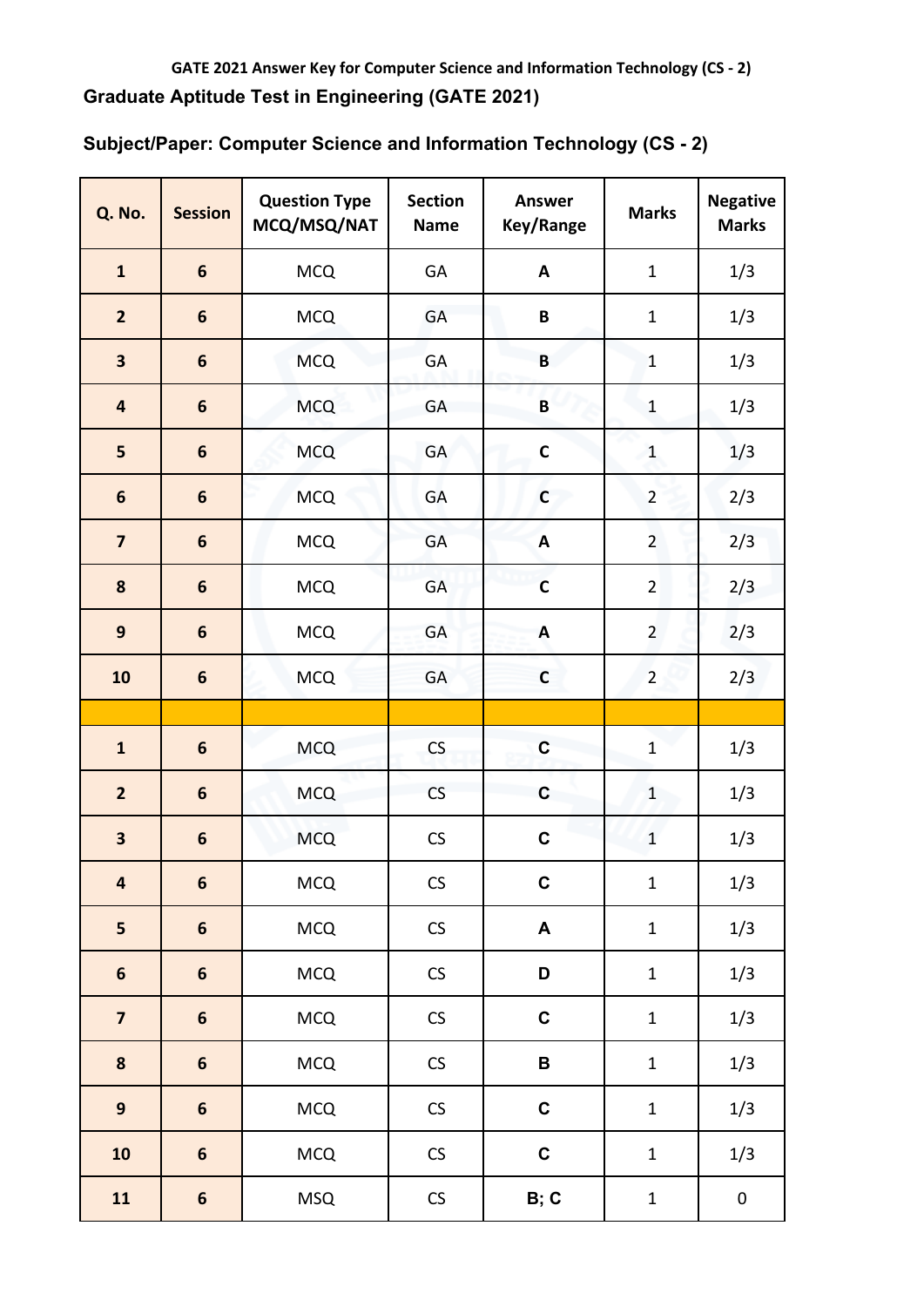| <b>Q. No.</b> | <b>Session</b>   | <b>Question Type</b><br>MCQ/MSQ/NAT | <b>Section</b><br><b>Name</b> | <b>Answer</b><br>Key/Range | <b>Marks</b>   | <b>Negative</b><br><b>Marks</b> |
|---------------|------------------|-------------------------------------|-------------------------------|----------------------------|----------------|---------------------------------|
| 12            | $6\phantom{1}$   | <b>MSQ</b>                          | CS                            | <b>B</b> ; C; D            | $\mathbf{1}$   | $\pmb{0}$                       |
| 13            | 6                | <b>MSQ</b>                          | CS                            | D                          | $\mathbf{1}$   | $\pmb{0}$                       |
| 14            | 6                | <b>MSQ</b>                          | CS                            | A; C; D                    | $\mathbf{1}$   | 0                               |
| 15            | 6                | <b>MSQ</b>                          | CS                            | B; D                       | $\mathbf{1}$   | 0                               |
| 16            | 6                | <b>NAT</b>                          | CS                            | 1 to $1$                   | $\mathbf{1}$   | 0                               |
| 17            | 6                | <b>NAT</b>                          | CS                            | 256 to 256                 | $\mathbf{1}$   | 0                               |
| 18            | 6                | <b>NAT</b>                          | CS                            | 3 to 3                     | $\mathbf{1}$   | $\mathbf 0$                     |
| 19            | 6                | <b>NAT</b>                          | CS                            | 2 to 2                     | $\mathbf{1}$   | $\pmb{0}$                       |
| 20            | 6                | <b>NAT</b>                          | CS                            | 80000 to<br>80000          | $\mathbf{1}$   | $\mathbf 0$                     |
| 21            | 6                | <b>NAT</b>                          | CS                            | 698 to 698                 | $\mathbf{1}$   | 0                               |
| 22            | 6                | <b>NAT</b>                          | CS                            | 15.00 to 16.00             | $\mathbf{1}$   | $\mathbf 0$                     |
| 23            | $6\phantom{1}$   | <b>NAT</b>                          | CS                            | 15 to 15                   | $\mathbf{1}$   | $\mathbf 0$                     |
| 24            | $6\phantom{1}$   | <b>NAT</b>                          | CS                            | 4 to 4                     | $\mathbf{1}$   | $\pmb{0}$                       |
| 25            | $6\phantom{1}$   | <b>NAT</b>                          | CS                            | 19 to 19                   | $\mathbf{1}$   | $\pmb{0}$                       |
| 26            | $\boldsymbol{6}$ | <b>MCQ</b>                          | CS                            | $\overline{\mathbf{B}}$    | $\overline{2}$ | 2/3                             |
| 27            | $\boldsymbol{6}$ | <b>MCQ</b>                          | $\mathsf{CS}\xspace$          | $\blacktriangle$           | $\overline{2}$ | 2/3                             |
| 28            | $\boldsymbol{6}$ | <b>MCQ</b>                          | $\mathsf{CS}\xspace$          | $\, {\bf B}$               | $\overline{2}$ | 2/3                             |
| 29            | $\boldsymbol{6}$ | <b>MCQ</b>                          | $\mathsf{CS}\xspace$          | D                          | $\overline{2}$ | 2/3                             |
| 30            | $\boldsymbol{6}$ | <b>MCQ</b>                          | $\mathsf{CS}\xspace$          | D                          | $\overline{2}$ | 2/3                             |
| 31            | $\boldsymbol{6}$ | <b>MCQ</b>                          | $\mathsf{CS}\xspace$          | $\, {\bf B}$               | $\overline{2}$ | 2/3                             |
| 32            | $\boldsymbol{6}$ | <b>MCQ</b>                          | CS                            | $\, {\bf B}$               | $\overline{2}$ | 2/3                             |
| 33            | $\boldsymbol{6}$ | <b>MCQ</b>                          | $\mathsf{CS}\xspace$          | $\blacktriangle$           | $\overline{2}$ | 2/3                             |
| 34            | $\boldsymbol{6}$ | <b>MCQ</b>                          | $\mathsf{CS}\xspace$          | $\mathbf C$                | $\overline{2}$ | 2/3                             |